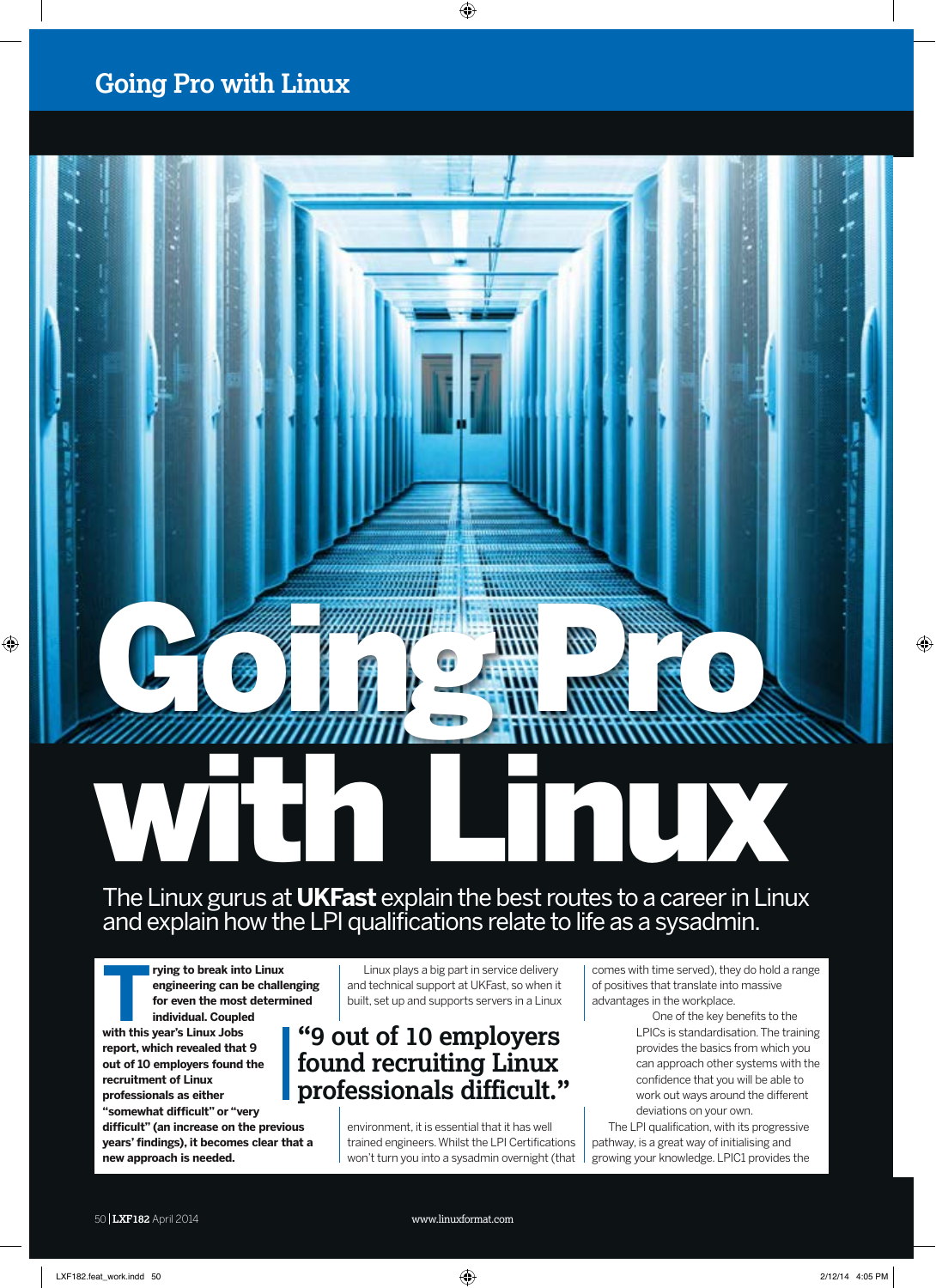#### **Going Pro with Linux**



basic skills common across all distributions of Linux, such as system architecture, administrative tasks and GNU and UNIX commands. LPIC2 builds on this and covers advanced skills for the Linux Professional. To pass this level, engineers are required to be able to administer a small to medium sized site. LPIC3 is aimed at the 'Enterprise' level engineer and introduces specialised areas of expertise such as mixed environments and security.

Whilst the traditional approach of 'on-the-job' mentoring in which senior engineers would train 'newbies' worked well, UKFast found that different mentors resulted in different training outcomes, depending on the success of the partnership. The LPICs provide a much better way of learning the basics without picking up bad habits and provides everyone an equal chance to master the knowledge and become a skilled Linux professional. This allows companies to provide consistency across the board to clients.

As you'd expect, being a leading hosting company, UKFast receives a lot of CVs from engineers who have taught themselves the LPIC essentials by using books or watching training videos online. The dedication required in arming

themselves with an LPIC qualification by 'whatever means necessary', shows that you're dealing with a motivated individual. UKFast certainly doesn't believe that the qualification needs to be attained via a costly course.

It explained that it felt an obligation to share ownership of the Linux engineer shortage issue and realised that part of the solution lay within our means. Along with training providers, it built a programme to get engineers, the newbies and the stalwarts, armed with the same shared knowledge. Thankfully its CEO Lawrence Jones has a forward-thinking commitment to training and so our bespoke training facility allows them to do this onsite.

It's still early days of course as the model is very new, but the answer to the initial question: "Can we take an 18-year-old with no previous training and use our course to get them through the LPIC?" appears to be a resounding "yes"! If more companies join UKFast in delivering the LPIC and schools continue to embrace programming and other key computing skills then hopefully it'll be possible to create a catalyst to get more talented young people interested in and trained up for **careers in Linux. <b>LXF** 

### **A Day in the Life of a Junior Sysadmin**

**BED SEARCH AND SEARCH STARK STARK STARK STARK STARK STARK STARK STARK STARK STARK STARK STARK STARK STARK STARK STARK STARK STARK STARK STARK STARK STARK STARK STARK STARK STARK STARK STARK STARK STARK STARK STARK STARK S** intimidating given the variety of number of commands and tools at your disposal. My job is to take calls and tickets from customers relating to any issues they have on the servers hosted with us; including (but certainly not limited to) performance issues, spam problems, questions on various upgrades available and the daunting compromises.

When I first started I could see that running certain commands with specific flags set would

solve a particular problem, and it was tempting just to memorise this and run them when needed. This can become awkward when customers are asking what you've actually done and how they can do it for themselves, or when a command doesn't run as expected.

Having the chance to take the LPIC gave me time to step back and actually find out the purpose of specific flags and alternatives to various commands, and allowed me to appreciate why we run a specific command, as opposed to just doing what I'm told.

Studying at University I had an introduction to Linux but the course was generally Windows oriented. However, this brief introduction showed me that being a Linux engineer was a career I was interested in, and my company has allowed me to build my knowledge on the job alongside studying for qualifications such as the LPIC. I feel the biggest challenge for people getting into Linux careers would be the exposure it has, certainly in school when I was making decisions about my future, I wasn't aware of Linux or the opportunities it offered.